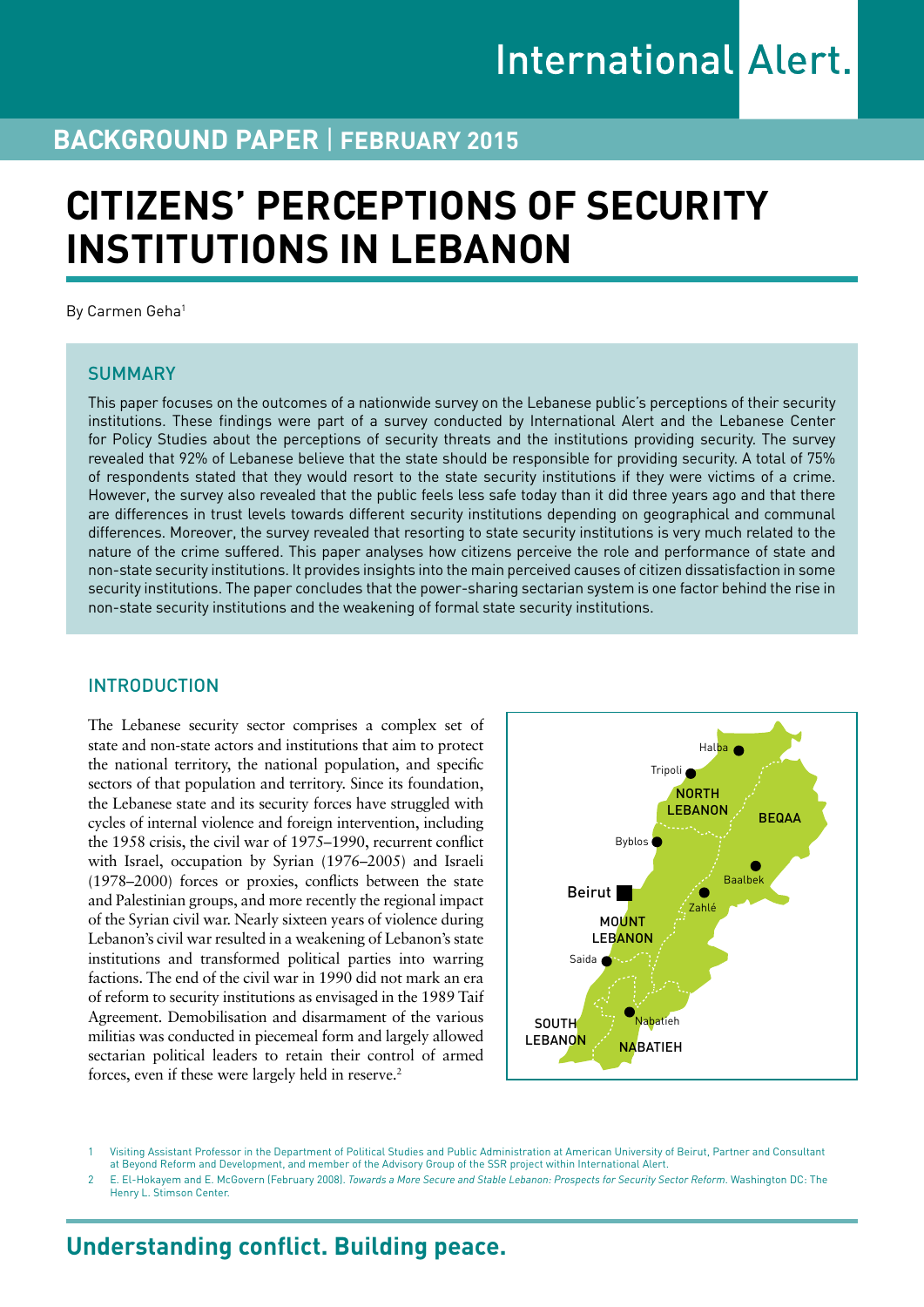Security in Lebanon, like any other public service, is strongly linked to sectarian affiliation, of both individuals and the political parties that share local and national power. As such, there is significant weakness at the institutional level, reflecting a lack of consensus on the role, composition, leadership and interaction of the security forces. It is not possible to speak about security institutions without considering the political context in which they operate as well as the non-state actors that have continued to play a large role in security provision after the civil war.

Three decades of Syrian tutelage have affected the capacity of successive Lebanese governments to implement security sector reform and develop independent national security institutions. Between 1992 and 2005, the hegemony of the Syrian regime over state institutions precluded that recruitment, training and financing of

*Security in Lebanon, like any other public service, is strongly linked to political leadership and sectarian interests.*

state security institutions required the support of Syria's allies in Lebanon. The Syrian regime also helped forge a 'Troika' comprised of the president, prime minister and house speaker to address strategic security issues, marginalising the role of parliament and ministries in this regard. As such, state security institutions after the war suffered from being underfinanced and understaffed as well as being subject to the political influence of pro-

Syrian elites. In addition, the long Israeli occupation of southern Lebanon and the 2006 Israel–Lebanon War have informally given a special status to the activities of anti-Israeli factions in the south, especially Hezbollah. In 2005, the withdrawal of Syrian troops from Lebanon signaled a potential opportunity for reforming security institutions. However, while the post-2005 era brought some degree of success in enhancing the capacity of state security institutions, non-state actors have continued to play a large role in security services.<sup>3</sup>

This paper discusses Lebanese citizens' perceptions of the role and performance of formal and informal security institutions in Lebanon. It builds on a nationwide survey carried out by International Alert from May to June 2013. The survey was based on a sample of 2,400 citizens in all districts (*qadaas)* of Lebanon, except three (Hasbaya, Hermel and Marjayoun). It was conducted through 'door-to-door' interviews using a directive questionnaire as well as the Probability Proportional Sampling technique. The sample was representative of the demographic composition of Lebanon, being: 50% female and 50% male; 92.5% urban and 7.5% rural; 39.2% Christian, 8.3% Druze, 25.8% Shia and 26.7% Sunni; and distributed proportionately across Lebanese provinces. Using probability sampling, the sampling margin of error was 2.45%. After data collection, the survey findings were cross-tabulated and analysed to ascertain the perceptions of security and security providers among different demographic groups in Lebanon. This cross-tabulated data forms the basis of this paper.

The paper comprises three main sections. The first section introduces the complexities of the Lebanese security sector, including its various formal agencies and the implications of sectarian governance for security provision by both state and non-state institutions. The second section provides an analysis of the 2013 security perceptions survey, drawing five lessons for the relationship between Lebanese citizens and their security institutions. The third section presents four priorities for action in terms of justice and security sector reform (SSR) that would strengthen access and provision for all citizens and residents of Lebanon, also strengthening the crucial relationship between state and people. Finally, the paper offers a conclusion on the opportunities for reform within the Lebanese context.

### POLITICS OF THE LEBANESE SECURITY SECTOR

Formally, the Lebanese state's security apparatus is made up of six agencies:

- 1. Lebanese Armed Forces (LAF) responsible for external security and reporting to the Ministry of Defence;
- 2. Internal Security Forces (ISF) essentially the police service, reporting to the Ministry of Interior and Municipalities;
- 3. General Security Directorate reporting to the Ministry of Interior and Municipalities;
- 4. State Security Directorate attached to the offices of the president and the prime minister;
- 5. Civil Defence reporting to the Ministry of Interior and Municipalities; and
- 6. Lebanese Customs Administration reporting to the Ministry of Finance.

The actual security sector is far more complex, including not just the armed wings of various sectarian-based political parties but also a range of semi-sectarian civil society actors, families, clans and tribes, and the private sector.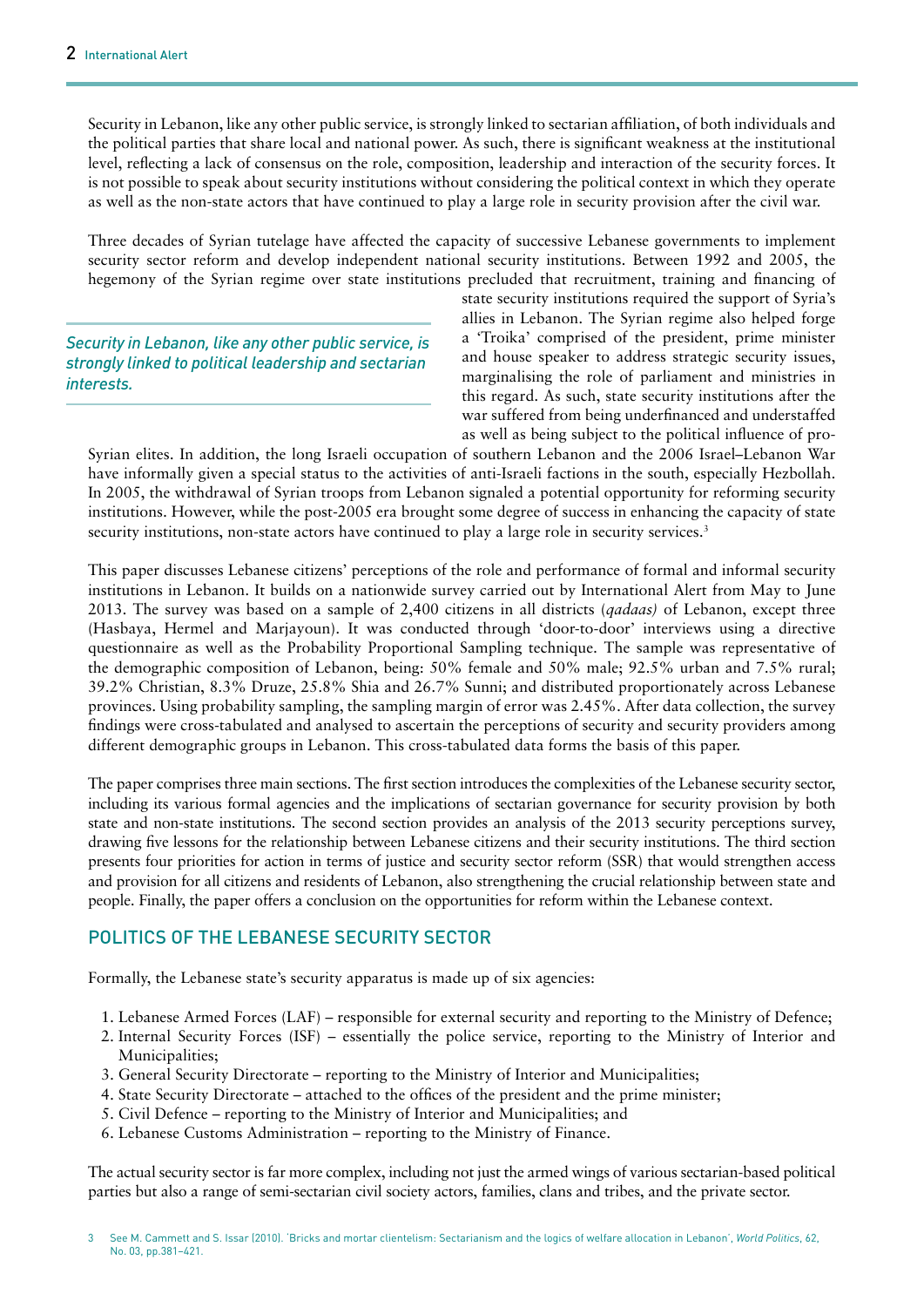A recent report by International Alert also highlighted that even the formal security sector is characterised by multiple authorities and legal ambiguities stemming from the sectarian system, which contribute to weakening its performance.4 These ambiguities result from enshrining sectarian representation in the Taif Agreement, which makes appointment to and oversight over security institutions difficult to operationalise. At the heart of this institutional challenge lie the interests of political leaders in the sectarian system. These interests are constraining the ability of security forces to act impartially and be responsive to security threats and security demands.<sup>5</sup>

Lebanon's power-sharing formula pre-determines that representation and participation in public policies and public institutions are on the basis of sectarian identity. The power-sharing agreement which emerged from the Ottoman era and became more enshrined in the Taif Agreement requires Christian-Muslim parity in

parliament and public institutions. The formula also now applies to all public personnel, including those in security institutions. Historically, this has meant that Lebanese citizens' relations with state institutions are often mediated by influential political authorities, who are supported by and often legitimised through their relations with sectarian leaders.<sup>6</sup> Such leaders known as *zu'ama* – are often the providers of public

*Political influencers are leaders outside of state institutions perceived as being able to control and negatively affect the performance of state security institutions.* 

services through para-institutional mechanisms. Sectarian representation as a requirement therefore gives power to political influencers, who often take over the role that any supposedly national security institution can play. Citizens' ability to be protected is mediated through their *zu'ama*. All political decisions and policies require a process of consensus building among *zu'ama*, who enjoy large autonomy over their confessional constituency.7 The Lebanese power-sharing system has in turn emphasised the role of sectarianism and exacerbated clientelism, including through the provision of local security and justice.

In terms of formal or state security institutions, this paper primarily addresses the roles of the ISF and the LAF, as the 2013 survey data mainly assessed citizens' perceptions of these two institutions. That said, it is important for future research to tackle the role of the other four security institutions that also offer security services and are part of the state apparatus.

# PERCEPTIONS OF SECURITY INSTITUTIONS

The following section draws five important lessons from the 2013 survey on security perceptions.

### 1. Trust in the security institutions depends on the geography and nature of the crime

Despite the sectarian divisions that have characterised Lebanese politics and society since the Taif Agreement, evidence from the survey suggests that the great majority of Lebanese citizens trust the state security institutions sufficiently to enlist their assistance if they are a victim of crime. A total of 74.6% of respondents stated that their first recourse would be state security institutions (see Figure 1), although, as we shall see, that percentage is far lower in response to suffering physical, political, sexual or domestic violence. Eighty-six percent of respondents would be willing to turn to the ISF, 80% would turn to the LAF, 65% would turn to the State Security Directorate and 60% would turn to the General Security Directorate.

These percentages are far higher than any confessional component of the national population or research sample, and they demonstrate that each of the four institutions has some degree of support that transcends sectarian cleavages. Indeed, there were no serious differences in responses according to confessional status other than a slightly higher confidence rating among Christians for the LAF than the ISF, and lower levels of confidence among Shia and especially Sunni in the State Security and General Security directorates. While there was some regional variation, even in the least trusting province (South), almost two-thirds of respondents would turn to state security institutions for assistance.

<sup>4</sup> Z. Osman and S. Kassis (July 2014). *Security Sector Overview: Final Report providing Overview of Lebanese Security Sector*. Beirut: International Alert. 5 Ibid.

<sup>6</sup> S. Haddad (2009). 'Lebanon: From consociation to conciliation', *Nationalism and Ethnic Politics*, Vol. 15, No. 3–4, p.411.

<sup>7</sup> See T. Fakhoury (2014). 'Debating Lebanon's power-sharing model: An opportunity or an impasse for democratization studies in the Middle East?', *Arab Studies Journal*, Spring 2014, pp.230–255; and R. Crow (1962). 'Religious sectarianism in the Lebanese political system', *The Journal of Politics*, Vol. 24, No. 3, pp.489–520.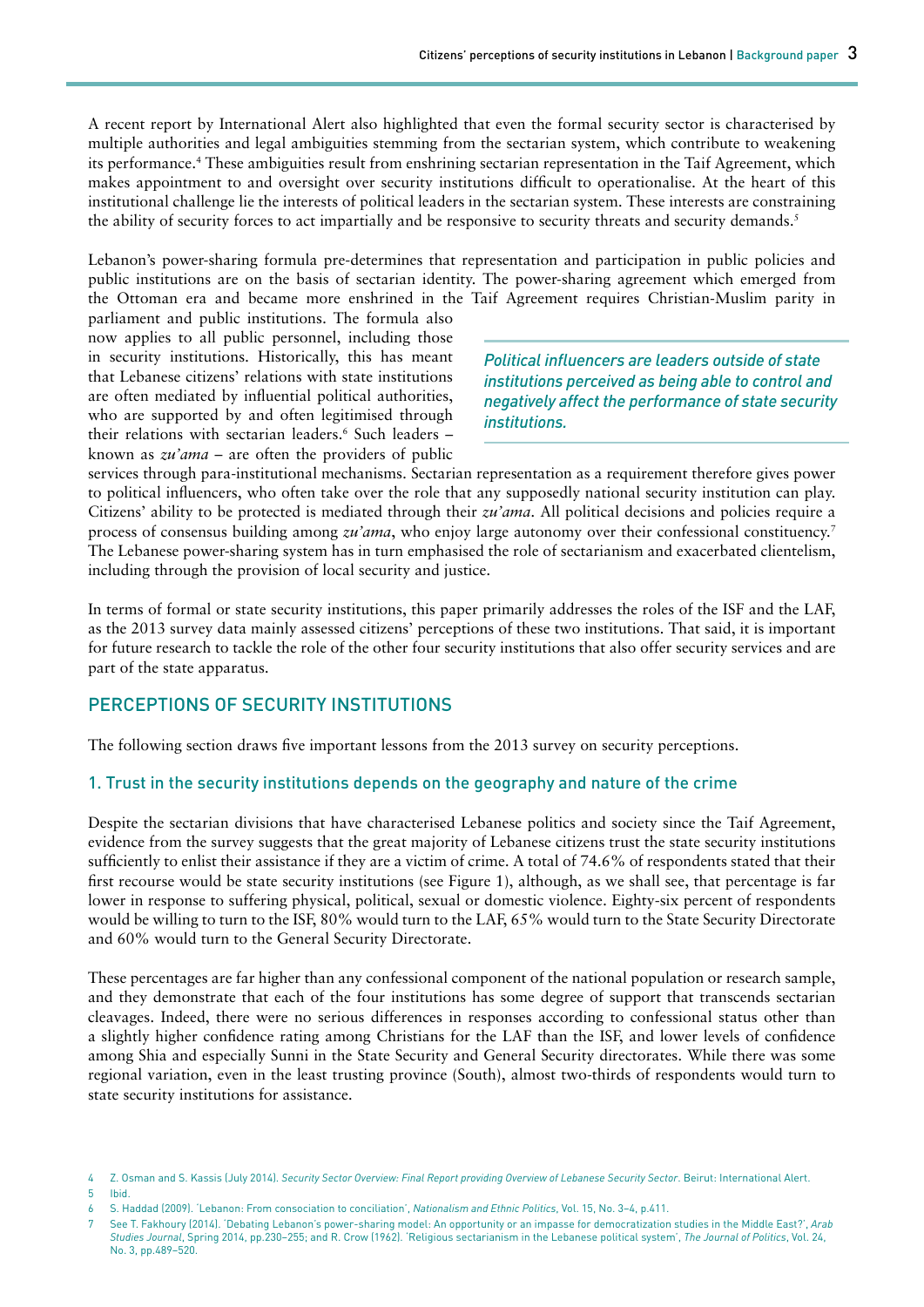

However, being willing to turn to state security institutions to address crime is not the same as trusting them. The ISF is the least trusted state security institution, being trusted by just under half of the respondents (see Figure 2). This compares with just over half for State Security, about 60% for General Security and over 80% for the LAF. Once again, confessional differences in trust for the various institutions were not high, the most notable exception being Sunni distrust of State Security and Shia distrust of the ISF.



#### Differences in trust are far more distinguishable by district and province than confessional group. For instance, trust in the ISF varies from over 90% in Rachaya to just 10% in Tyre. The ISF is least trusted in the south and most trusted in the south-central districts. Conversely, while the LAF enjoyed almost universal trust in the southcentral districts, it also had the trust of 98% of respondents in Tyre (see Figure 3). Only in the far north (Tripoli, Miniyeh-Danniyeh and Akkar districts) does trust in the LAF fall below 70%. This is a regional rather than sectarian distinction; substantially Sunni Saida and West Beqaa exhibit over 95% trust in the LAF.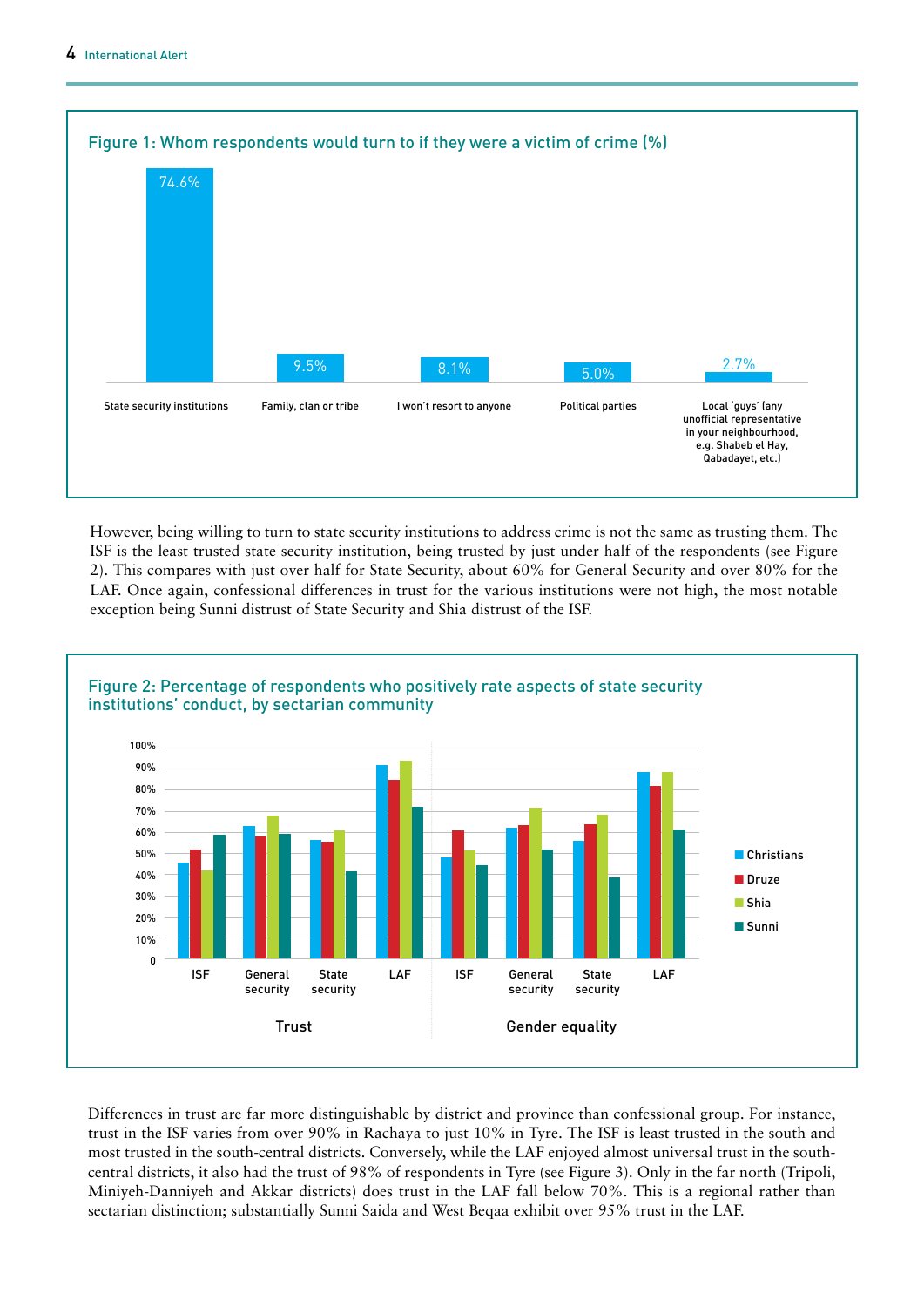

Citizens believe there is no question that state security institutions are needed. However, there seems to be scepticism regarding how much they can depend on the quality of security services provided by the state. There is also a general sentiment that the ISF is physically present, with 70% of respondents stating that there is an ISF station in their locality. The survey portrays that while Lebanese citizens have good faith in security institutions, they are dissatisfied users of state security institutions.

### 2. There is dissatisfaction with the performance of state security institutions and some consensus on how to improve them

The survey has provided insight into citizens' priorities for security sector reform, signalling an assumption by citizens that state security services can be improved. When asked how state security institutions could increase levels of public trust, the overwhelming majority of respondents agreed that dealing with terrorism, fighting corruption, respecting citizens, arresting criminals, preserving civil peace and (to a slightly lesser extent) increasing patrols could enhance public trust.

When asked what could enhance the effectiveness of state security institutions, again a large majority (over 70%) of all respondents agreed that all institutions should recruit on merit, address training and equipment requirements, apply sanctions in the case of misconduct, suffer less political interference, be disciplined, be given more authority and have higher salaries (see Figure 4).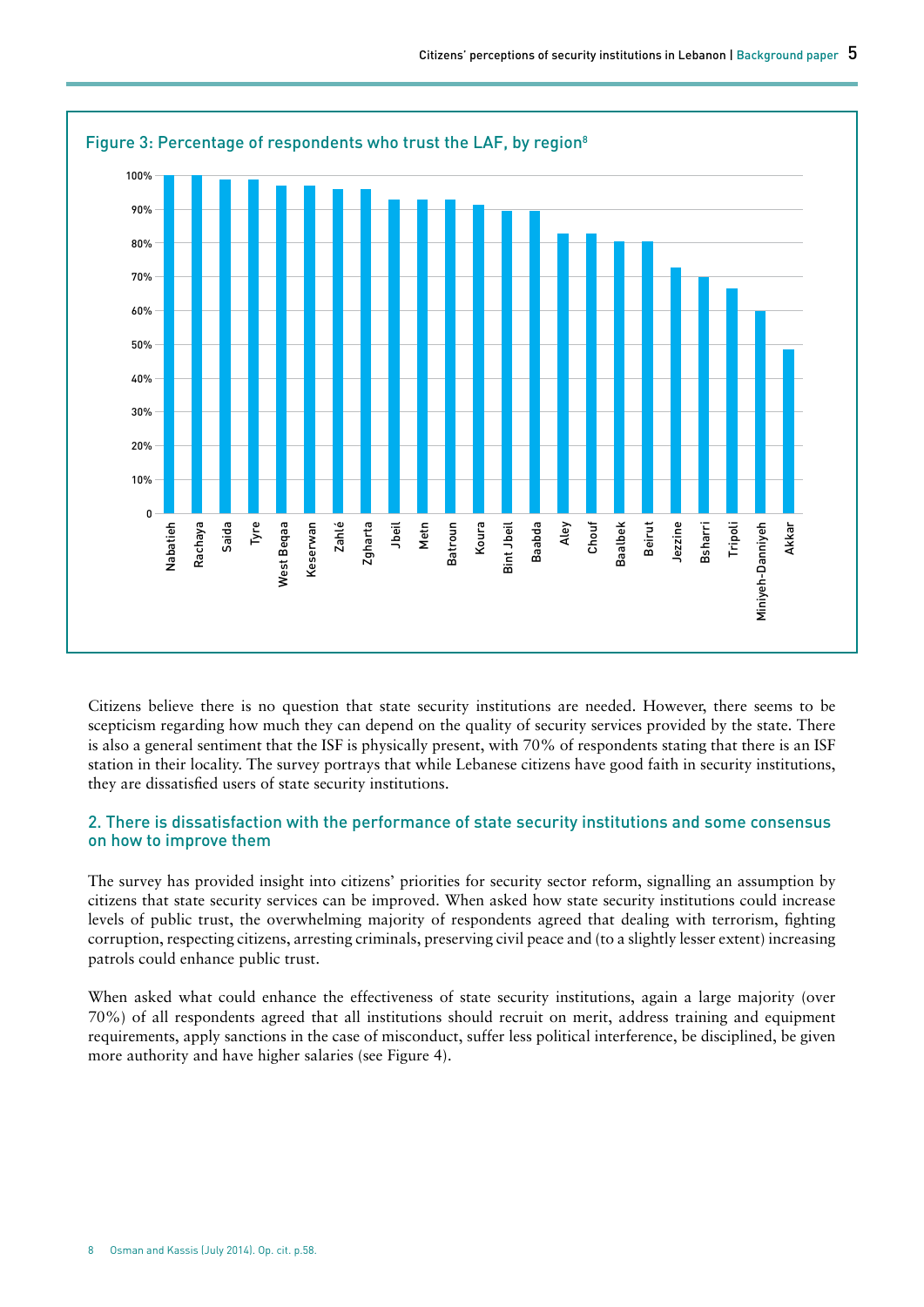

#### Figure 4: What respondents believe can enhance the effectiveness of state security institutions<sup>9</sup>

These results point to the fact that the vast majority of Lebanese citizens see room for reform and improvement of state security forces almost independent of their evaluation of those institutions' conduct. For example, although the conduct of the LAF is positively rated by over 80% of Lebanese citizens compared with about 45% for the ISF, respondents essentially exhibited identical support for various remedies to improve their effectiveness. Even for the LAF, over 90% of respondents endorsed decreasing its political influence, greater sanctioning and penalising of abusive personnel, improving its merit-based recruitment, and improving its equipment and training (see Figure 4). Relatively minor differences may be telling. For example, higher support for giving the LAF more extensive power and authority and increased salaries, as well as higher support for improving the discipline of the ISF, are somewhat indicative of greater respect for the LAF.

#### 3. Respondents have some trust in political parties as security actors, but this varies widely by community, region and issue

The survey revealed residual levels of trust in political parties as security providers. About 16% of respondents would turn to a political party if they were a victim of crime, although only 5% would prioritise parties over any other institution. This differs significantly by confessional group, with about 30% of Shia willing to resort to a political party for assistance – almost three times the rate of other groups. However, Shia are still far more likely to turn to the ISF (89%) than to political parties and barely less likely than other groups to turn to the LAF, General Security, State Security or courts (all over 50%).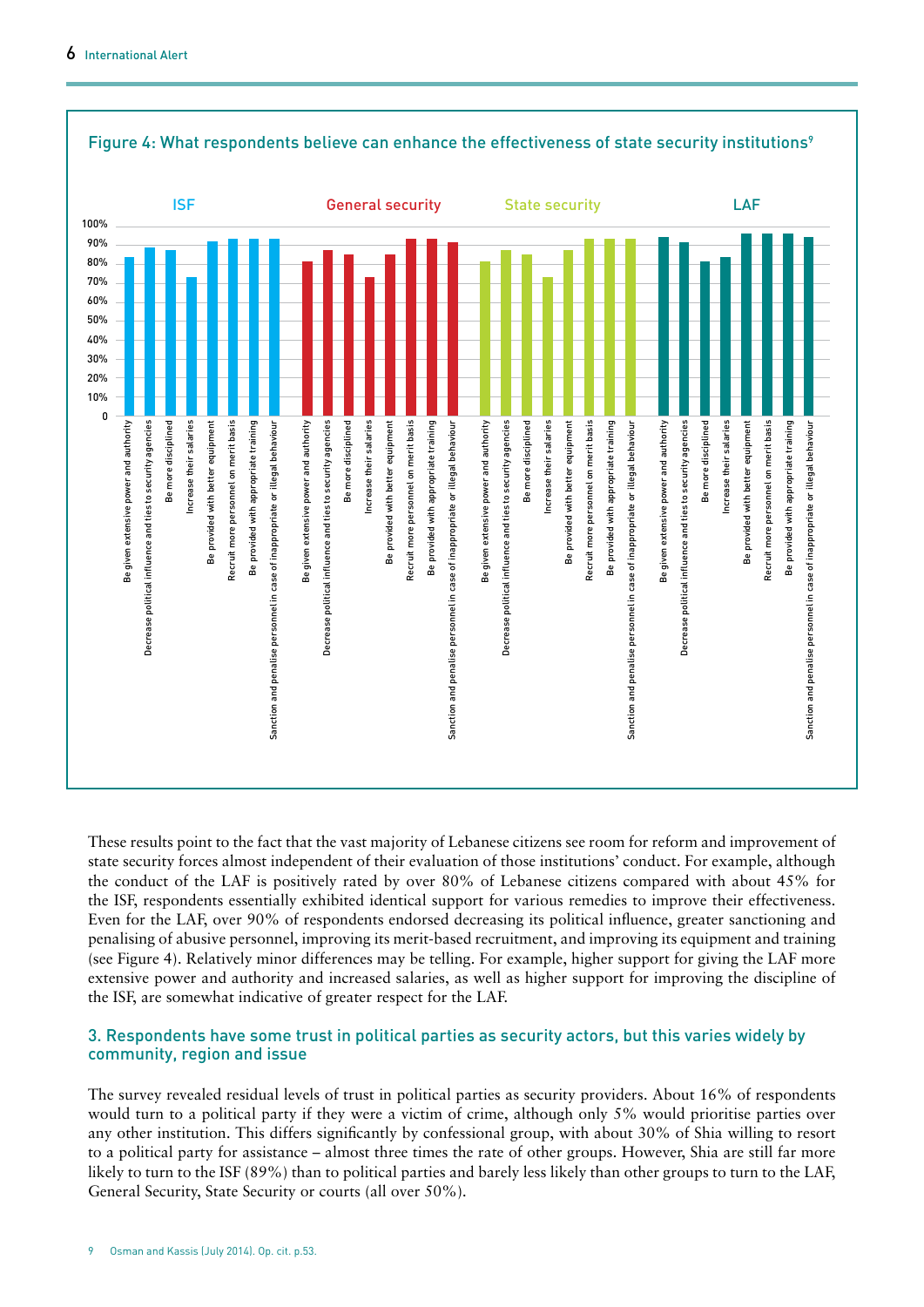The Shia community's attachment to political parties as security actors is illustrated by the 90% or more levels of trust recorded for Hezbollah and Amal among Shia respondents (see Figure 5). Small majorities of Druze and Sunni respondents would entrust the Progressive Socialist Party (PSP) and Future Forces, respectively, with their security. Significant minorities (38%–44%) of Christians would entrust various largely Maronite parties with their security. However, the situation is far more complicated than the simplistic sectarian affiliations of the civil war era would suggest. Significant majorities of Shia (63%–69%) would also trust the Christian Free Patriotic Movement (FPM) and Marada parties with their security, while almost half of Shia would also trust the Syrian Social Nationalist Party (SSNP) (Alawite) and Tachnag (Armenian) parties. Meanwhile, Hezbollah is trusted by over 30% of Christians and almost 30% of Druze. Such relationships of trust appear to owe far more to the complex party political alliances of the post-2005 era than to simple sectarian allegiances.



Trust for political parties as security actors is also hugely influenced by region. Whereas support for Hezbollah was almost universal in Baalbek, Nabatieh and Tyre (over 95%), it reached barely 20% in Beirut and was almost nonexistent (under 10%) in the far north. However, such support for Hezbollah is positively correlated with trust in the LAF. Thus, over 97% of respondents in Nabatieh and Tyre, and over 80% in Baalbek, also trusted the LAF, while support for the LAF was at its lowest in the far north (Akkar, Miniyeh-Danniyeh, Tripoli) (see Figure 3). Support for the ISF among districts is far more mixed. While Nabatieh residents strongly trust the ISF, the people of Tyre have by far the lowest trust (10%) in the ISF of any district. Thus, there may be towns and districts in Lebanon where a political party is more trusted than an individual security institution, but such locales are atypical. Moreover, there is no significant locale where one party is trusted to the exclusion of all Lebanese state security institutions, although trust in the ISF and especially the LAF is notably weak in Akkar and Tripoli.

To put it another way, although each confessional community in Lebanon has a relatively high level of confidence in at least some of its own political parties to provide security, in no significant region of the country does this trust exceed the trust placed in state security institutions. Moreover, nationally no party exceeds the trust placed in any of the four main security institutions. While Hezbollah comes closest nationally to rivalling state institutions as far as the Lebanese Shia are concerned, it should be noted that the two Shia-majority provinces (Beqaa and Nabatieh), often seen as its heartland, also recorded the highest approval ratings for the ISF (see Figure 6), which some see as a Sunni-dominated institution.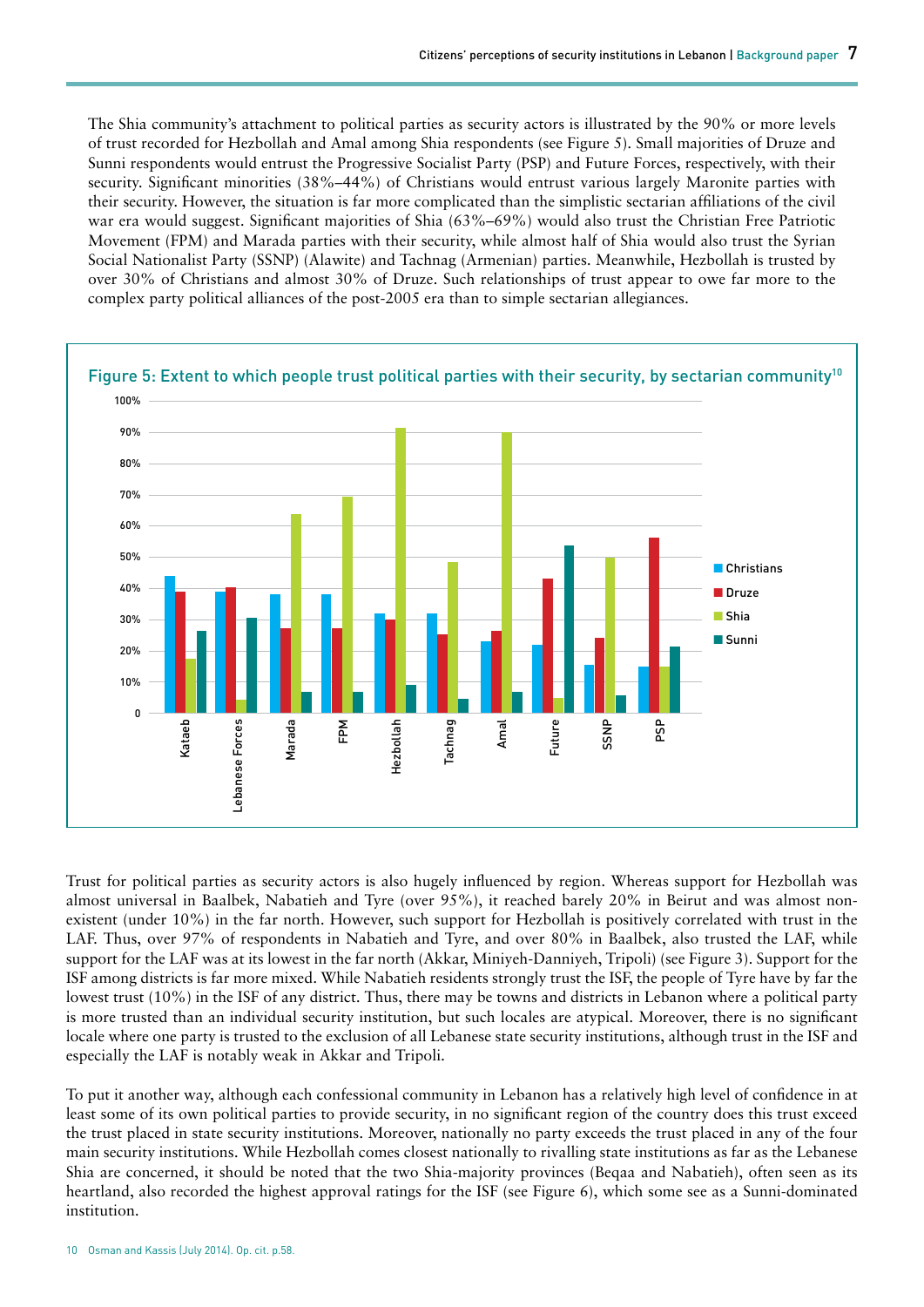

Political parties are also far more likely than state institutions to polarise opinion. Despite its approval rating among some communities – for example, 42.3% of men and 37.1% of women considered that it was easy to get help from Hezbollah – a higher percentage (47%) of respondents said they felt threatened by Hezbollah (see Figure 7). Similar perceptions of threat were perceived by similar percentages of Lebanese in relation to other Alawite, Christian, Druze, Shia and Sunni parties.

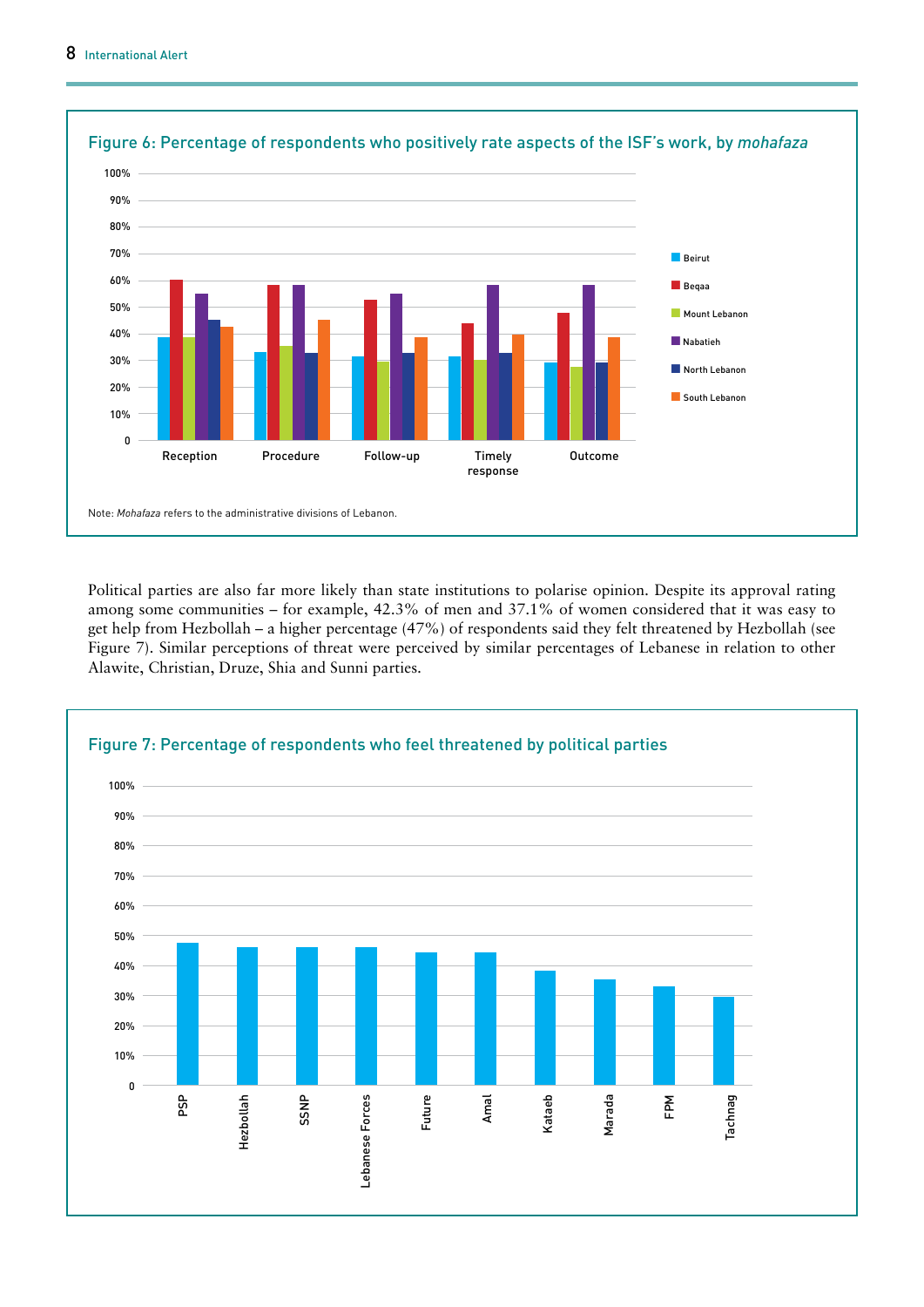Another interesting finding concerns the types of security issues that Lebanese victims of crime have referred to political parties. In terms of property crimes such as theft (accounting for 70% of all incidents), only 2.3% referred the incident to political parties. However, in terms of physical attacks such as assault or kidnapping, 15.6% of victims referred the incident to political actors. Where respondents had been victims of political violence such as bombings, assassination (attempts) or street clashes, they were as likely (10.5%) to refer the incident to political actors as to state security institutions, although over 70% did not seek any recourse. As victims of crime, party members were four times more likely to resort to political parties than non-members. Interestingly, victims of crime state they are more likely (in the future) to resort to political parties than non-victims. Respondents who have relatives employed in state security institutions were far more likely (81%) not to report political violence to state institutions and displayed a slightly higher level of trust in the effectiveness and conduct of political parties as security actors.

#### 4. Political parties are not the only non-state security and justice actors that Lebanese citizens resort to, or necessarily the most trusted or accessed

Lebanon is not wholly exceptional in the role that political actors play in providing access to security and justice. However, political parties are not the only non-state actors to which citizens refer security issues. Other nonstate institutions include community mediators, human rights organisations, women's rights groups, religious organisations and community groups. Less formal security actors would include the family or tribe, friends, neighbours and local youth groups ('local guys').



# Figure 8: Which security provider respondents would turn to if they were a victim of crime, by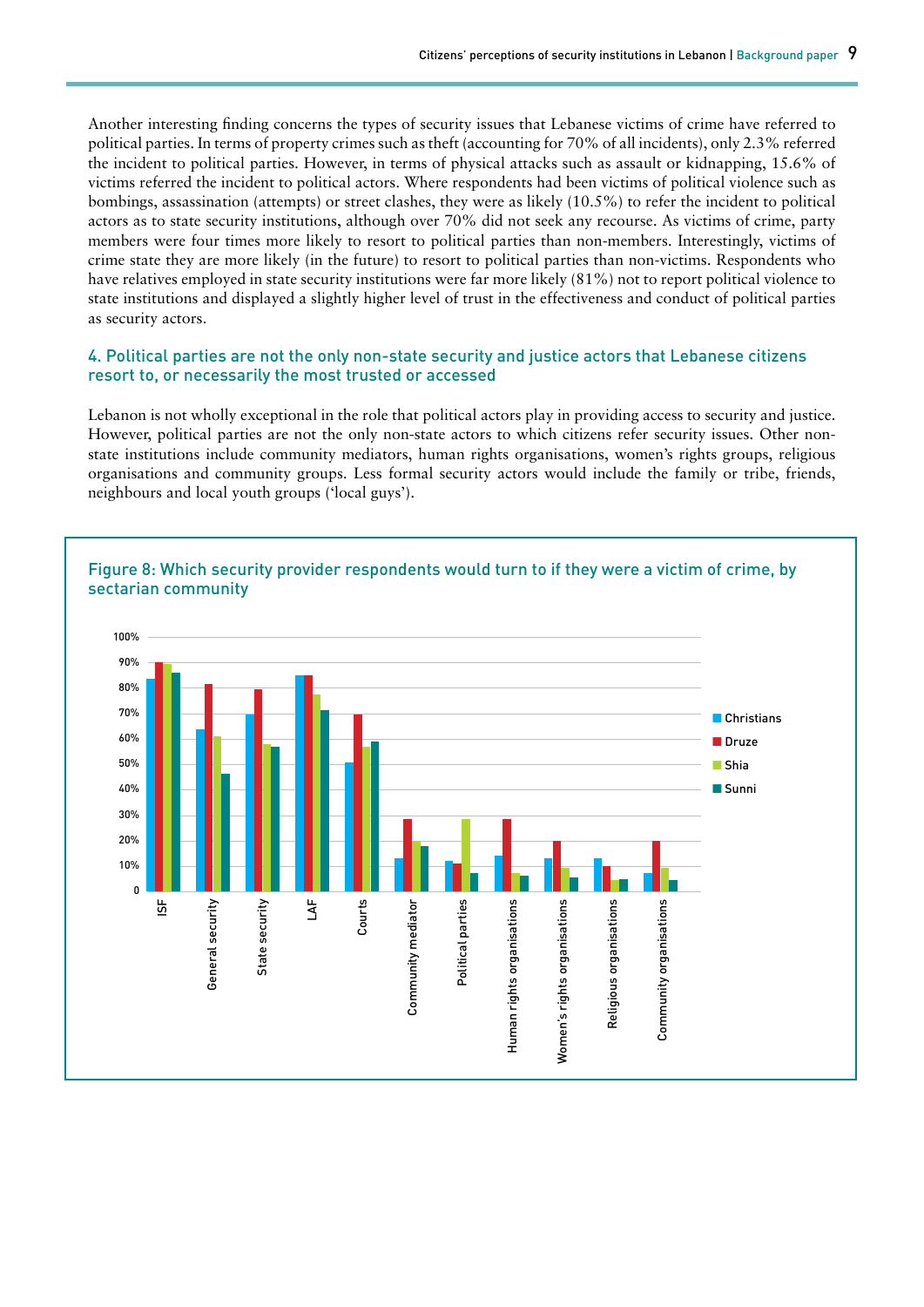More respondents stated that they would turn to a community mediator rather than political parties if they were a victim of crime (see Figure 8). Only Shia were more likely to seek political party support. Overall, it seems that Lebanese citizens are at least as likely to seek restitution or protection through civil society organisations (CSOs) as they are through political parties, although the distinction of civil society service providers from parties or other sectarian interests is not always obvious or complete in Lebanon. Many non-governmental organisations (NGOs) belong to established religious groups or families of sectarian leaders and play a crucial role in delivering key services such as education and healthcare.<sup>11</sup>

Overall, 9.5% of respondents said they would turn to family, clan or tribe (see Figure 1). In terms of sexual and domestic violence cases, this percentage rises to 50% across Lebanon, significantly higher than the 35% who would contact state security institutions. This suggests that there is a lack of confidence in state security institutions and the courts to take such cases seriously, even though female respondents (especially those who had been victims of crime) were more likely overall than men to place their trust in the ISF. About 18% of residents of Beqaa said they would turn to their family or tribe for security from crime, a far higher rate than the rest of the country. This may correlate with a sparser presence of state security institutions in this more rural province as well as greater concern about sexual violence in Beqaa.

Armed actors in Lebanon are not just divided between the state and political parties. Of the Lebanese who had seen non-state actors carrying arms in their locality (about two-thirds never or rarely had), just over half of these armed persons were recorded as party cadres. Others included bodyguards, hunters, security guards and criminals. These individuals complete the full spectrum of potential security actors.

#### 5. There is less confidence in the Lebanese court system than in security institutions

The survey revealed that Lebanese citizens negatively perceive the role and performance of the court system. While citizens reported that they would resort to state security agencies, more than half of the respondents considered the courts to be inaccessible, unfair, ineffective and not timely. Over 60% of respondents did not rate the courts as

*Lebanese courts are perceived as lacking autonomy and the ISF is perceived as not taking crimes seriously.* 

independent. The negative perception of the court system may explain why citizens believe that reporting crimes might not be taken seriously by the ISF, among other state agencies. Interestingly, party members are more likely to see the courts as independent. Victims of crime are significantly more negative in their appraisal of the judicial system than those without exposure to the courts.

Major regional variation is also evident in perceptions of the judicial system. In general, residents of Nabatieh and South provinces were very positive in their appraisals of the courts, while residents of North province were very negative: less than a quarter viewed the courts as effective or independent. While Nabatieh residents had generally very positive views of other elements of the state security and justice system, the northern evidence is interesting as North province has generally high levels of trust in the ISF. This suggests that there is a breakdown in the chain of security and justice provision between the police and courts that is undermining confidence in the state overall.

# PRIORITY AREAS FOR SECURITY SYSTEM REFORM

The vast majority (92%) of survey respondents believe that the state should be responsible for security and a significant number (74.6%) would turn to state security institutions in the event of a crime. However, respondents also believe that the performance and conduct of state institutions, particularly the ISF, could be enhanced in a number of ways.

*A total of 92% of survey respondents believe that the state should be responsible for security service provision.*

In so doing, security and stability could be improved and levels of insecurity, which persist to quite a high degree in many areas of Lebanon, could be reduced.12 Based on the evidence amassed from the 2013 survey of citizens' perceptions of security across Lebanon, four priority areas for improving state security and justice institutions may be highlighted, as follows:

<sup>11</sup> J. Chaaban and K. Seyfert (2012). *Faith-based NGOs in a Multi-Confessional Society: Evidence from Lebanon*. Beirut: Arab Centre for Research and Policy Studies. pp.1–21.

<sup>12</sup> E. Gordon (January 2014). *Perceptions of Security and Insecurity in Lebanon*. Beirut: International Alert and Lebanese Center for Policy Studies. p.13.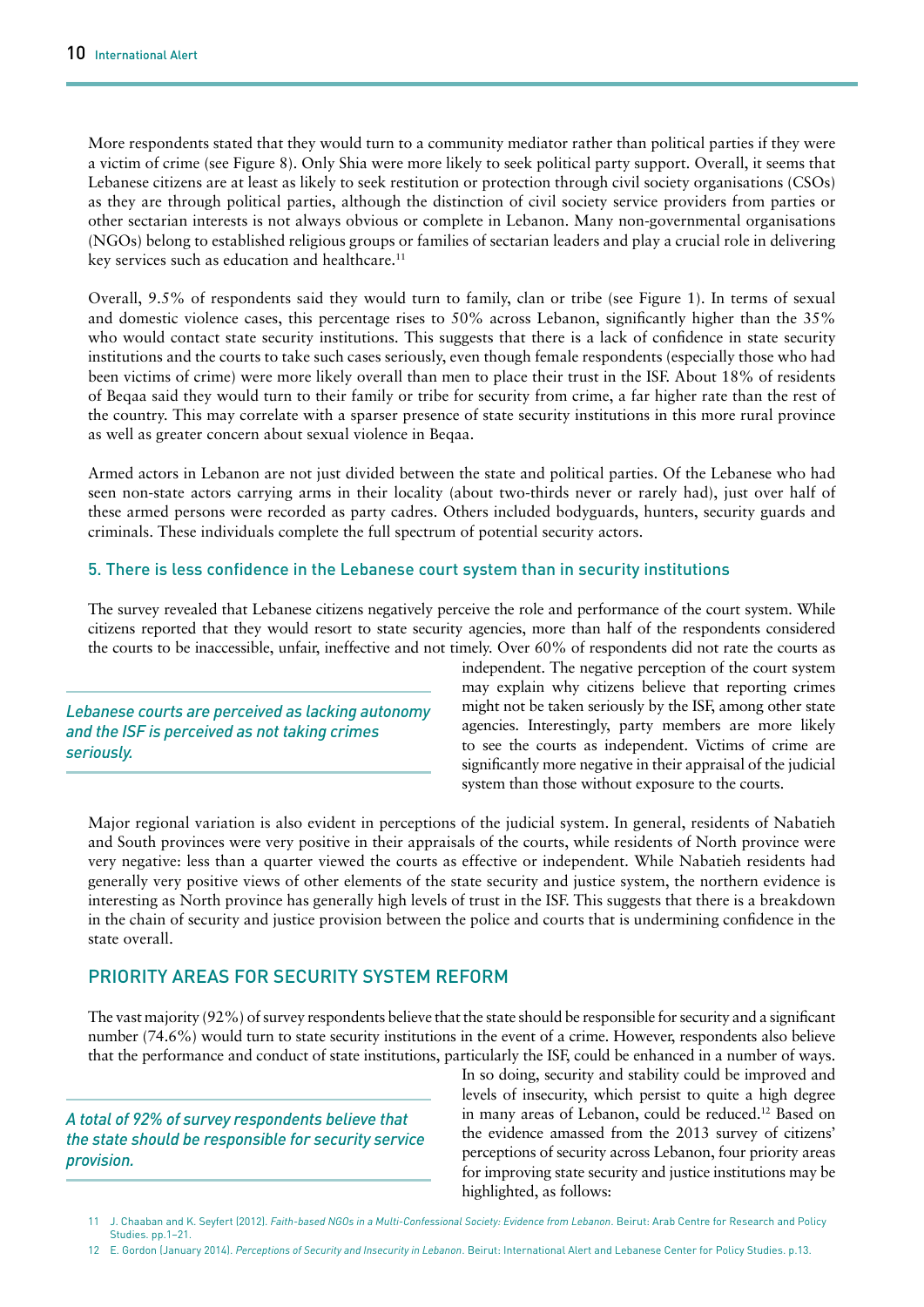**1. Accessing security institutions:** One of the main ways that respondents rated security services was in terms of whether or not there was a security agency present near their household. The perception that the mere presence of an ISF station could deter crime was a repeated observation in the survey report. This

*The mere presence of ISF stations can increase the perception of safety among citizens.*

indicates that the first way in which security services can be improved is through ensuring formal presence of the ISF in all localities. In this respect, 74.6% of respondents said that they would go to state security institutions if they were a victim of crime (see Figure 1). This supports the argument that the presence of state security agencies could potentially increase the rate of citizens using these security institutions. There is some evidence from Beqaa, where the ISF presence is lowest, that lack of state presence determines a higher recourse to non-state actors, although more obviously family than political parties.

**2. Providing security and justice:** Another way to assess security services is in terms of whether or not citizens can receive security protection as victims of crime or in response to social, economic or political grievances. The perception of victims of crime was less favourable of the ISF and the courts, with respondents reporting that it takes too long to receive protection or to address

*Citizens feel that although they might access the ISF, it is likely that they may not receive the protection they need.*

criminal issues. This indicates that there is a margin of freedom for non-state security actors to intervene and offer direct protection from security threats, thus undermining confidence in state security providers. Here, a high proportion of survey respondents said that they had been a victim of crime but did not report the crime to any security service provider. This is particularly the case for crimes of a political nature or sexual violence, for which the great majority of victims do not seek redress from the state. This supports the argument that citizen perception of state security institutions can be enhanced by improving the reputation of security agencies, including not just their *ability* to act but also their political independence or *willingness* to act.

**3. Addressing the Syrian security and refugee crisis:** Based on the 2013 survey data, the ongoing war in Syria and the accompanying influx of Syrian refugees into Lebanon was of concern to almost all respondents, representing a major, dynamic security issue for Lebanon. Along with Palestinians and foreign workers, respondents exhibited high levels of

*State security institutions have yet to take formal and concrete measures to deal with the influx of Syrian refugees.* 

distrust towards refugee communities. The challenge of accommodating over one million Syrian refugees is seen as a critical security issue that state security agencies are failing to address. To some extent, individuals and non-state groups have taken matters into their own hands.<sup>13</sup> Although it is not a security service per se, addressing the challenges (social, economic and security) associated with the Syrian crisis can greatly improve the perception of state security services, and prove that these agencies are capable of dealing with humanitarian and political challenges.

**4. Protecting women:** While gender does not significantly influence perceived challenges to Lebanese security, the ability of state security services to win the trust of women in particular is under question. Women feel less safe travelling long distances than men and more women than men said they had been the victim of

*Women are more likely than men to feel that they lack full protection by state security institutions.* 

sexual and gender-based violence and related crimes (9.2% compared with 3.8%, respectively). Women are also less likely to have visited an official security post than men. This indicates that security institutions are seen as less 'friendly' to women than they are to men, even though women experience equal if not greater insecurity than men. This supports the argument that relations between women and security state institutions could be improved in order to enhance the levels of satisfaction of both women and men in security services.

<sup>13</sup> At the time of writing, a rise in tensions, discrimination and violence among Lebanese and Syrians in local communities was proving to be a major national challenge to security. See, for instance: Human Rights Watch (2014). 'Lebanon: Rising violence targets Syrian refugees', 30 September, available at <http://www.hrw.org/news/2014/09/30/lebanon-rising-violence-targets-syrian-refugees>